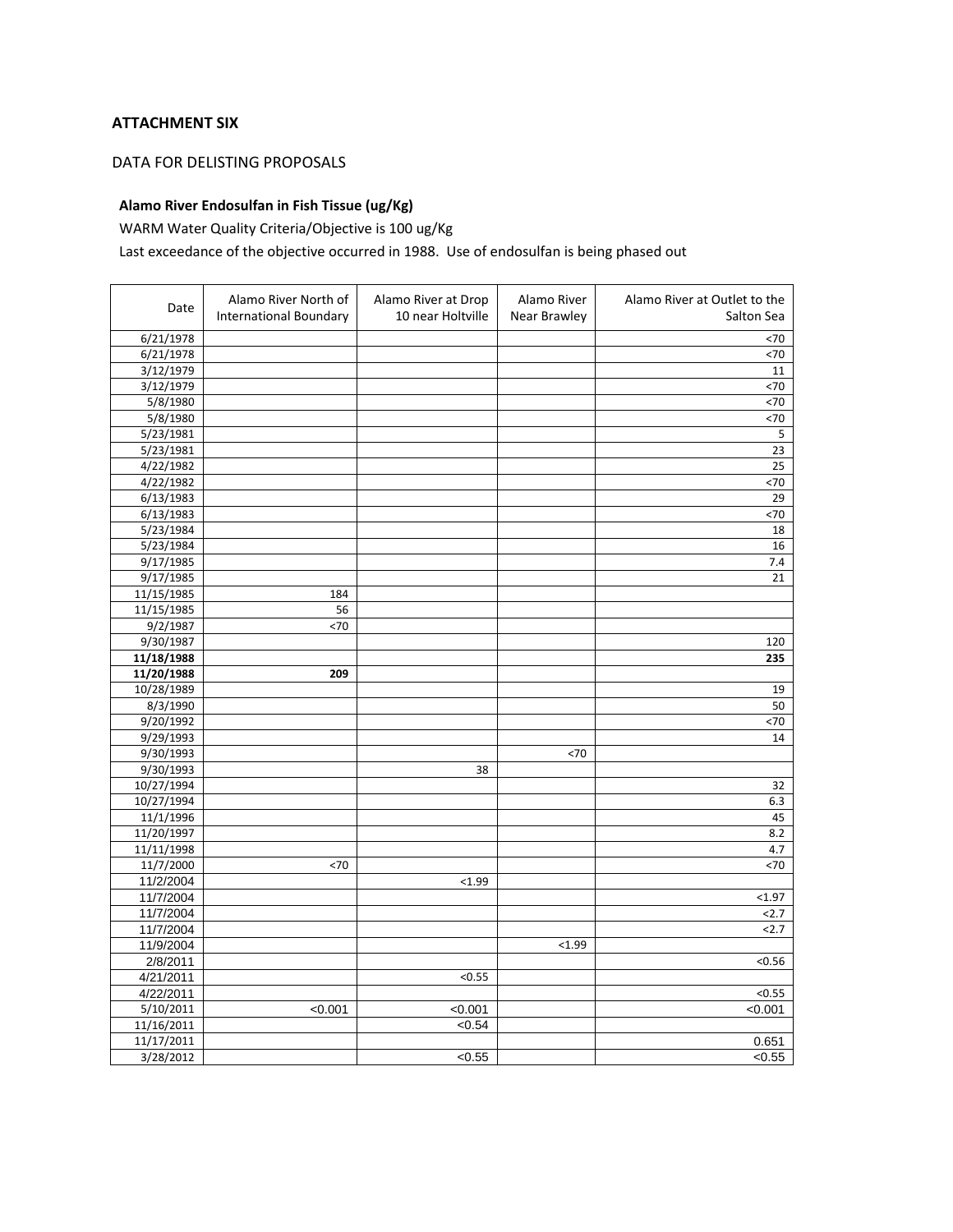# **Alamo River Mercury in Water (ug/L)**

COMM Water Quality Criteria/Objective is 0.051 ug/L

Last exceedance of the objective occurred in 1991. USEPA required new methods for analyzing

|            | Alamo River North of | Alamo River at | Alamo    | Alamo    |                | Alamo          | Alamo River    |
|------------|----------------------|----------------|----------|----------|----------------|----------------|----------------|
|            | International        | Drop 10 near   | River at | River at | Alamo River at | River at       | at Outlet to   |
| Date       | Boundary             | Holtville      | Drop 8   | Drop 6A  | Drop 6         | Drop 3         | the Salton Sea |
| 10/23/1979 |                      |                |          |          |                | $\overline{7}$ |                |
| 1/16/1980  |                      |                |          |          |                | $\mathbf{1}$   |                |
| 4/16/1980  |                      |                |          |          |                | 0.6            |                |
| 7/16/1980  |                      |                |          |          |                | 1.1            |                |
| 1/14/1981  |                      |                |          |          |                | 0.5            |                |
| 7/15/1981  |                      |                |          |          |                | 0.4            |                |
| 9/9/1981   |                      |                |          |          |                | 0.6            |                |
| 9/20/1984  |                      |                |          |          |                | 0.1            |                |
| 9/16/1987  |                      |                |          |          |                | 0.3            |                |
| 3/24/1989  |                      |                |          |          |                | 0.1            |                |
| 3/28/1990  |                      |                |          |          |                | 0.1            |                |
| 6/27/1990  |                      |                |          |          |                | 0.1            |                |
| 9/26/1990  |                      |                |          |          |                | 0.1            |                |
| 12/11/1990 |                      |                |          |          |                | 0.1            |                |
| 3/13/1991  |                      |                |          |          |                | 0.1            |                |
| 6/6/1991   |                      |                |          |          |                | 0.1            |                |
| 9/24/1991  |                      |                |          |          |                | 0.1            |                |
| 5/6/2002   |                      |                |          | 0.00104  |                | 0.00081        | 0.000911       |
| 5/8/2002   | 0.00106              | 0.00124        | 0.00136  |          | 0.00141        |                |                |
| 9/30/2002  |                      |                | 0.00104  |          |                |                |                |
| 10/1/2002  | 0.00158              | 0.00104        |          | 0.00129  | 0.00107        |                |                |
| 10/2/2002  |                      |                |          |          |                |                | 0.000752       |
| 10/2/2002  |                      |                |          |          |                | 0.00066        | 0.00063        |
| 10/2/2002  |                      |                |          |          |                |                | 0.00068        |
| 4/9/2003   | 0.0065               |                |          |          |                |                |                |
| 4/15/2003  |                      |                |          |          |                |                | 0.00216        |
| 11/4/2003  | 0.00262              |                |          |          |                |                | 0.00064        |
| 11/4/2003  |                      |                |          |          |                |                | 0.00078        |
| 5/3/2004   | 0.00113              |                |          |          |                |                | 0.000888       |
| 10/4/2004  | 0.00107              |                |          |          |                |                |                |
| 10/5/2004  |                      |                |          |          |                |                | 0.00081        |
| 5/9/2005   | 0.00076              |                |          |          |                |                | 0.00092        |
| 5/9/2005   |                      |                |          |          |                |                | 0.0009         |
| 10/25/2005 | 0.00068              |                |          |          |                |                |                |
| 10/26/2005 |                      |                |          |          |                |                | 0.00053        |
| 5/1/2006   | 0.00098              |                |          |          |                |                | 0.00105        |
| 5/7/2007   | 0.0007               |                |          |          |                |                | 0.00081        |
| 10/23/2007 | 0.000872             |                |          |          |                |                | 0.000616       |
| 4/21/2008  | 0.00123              |                |          |          |                |                | 0.00083        |
| 4/21/2008  |                      |                |          |          |                |                | 0.00082        |
| 10/28/2008 | 0.00088              |                |          |          |                |                | 0.00069        |
| 5/4/2010   | 0.001                |                |          |          |                |                | 0.795          |
| 10/5/2010  | 0.00106              |                |          |          |                |                |                |
| 10/6/2010  |                      | 0.000934       |          | 0.000668 | 0.000776       | 0.000814       | 0.000635       |
| 5/10/2011  | 0.000992             |                |          |          |                |                | 0.0017         |
| 10/11/2011 | 0.000708             |                |          |          |                |                | 0.00101        |
| 5/7/2012   |                      |                |          |          |                |                | 0.000708       |
| 10/15/2012 |                      |                |          |          |                |                | 0.0008         |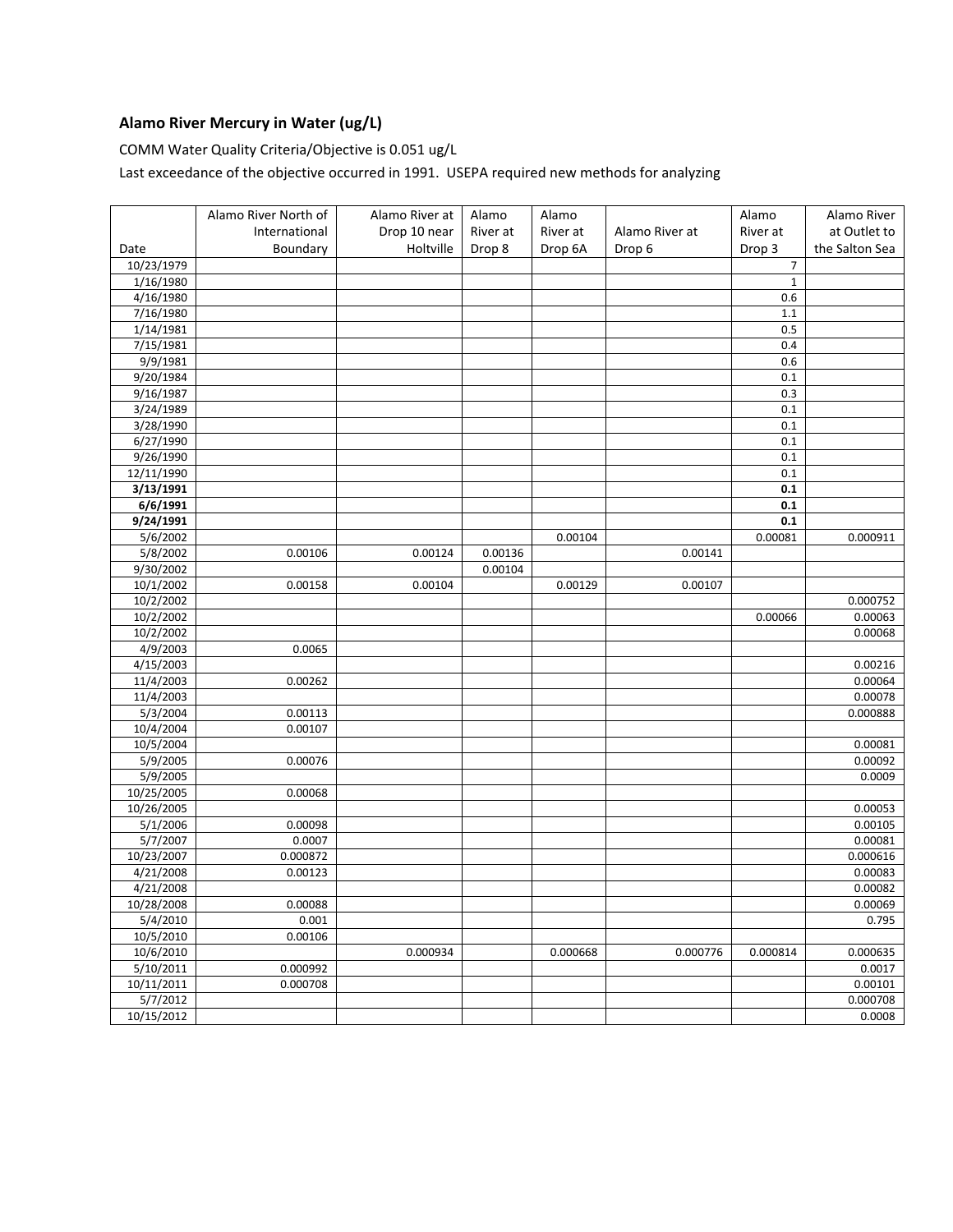# **Colorado River Selenium in Fish Tissue (mg/Kg)**

COMM Water Quality Criteria/Objective was revised from 2 to 7.4 mg/Kg No exceedances of the new objective occurred

| Date       | Colorado River at<br><b>Imperial Dam</b> |
|------------|------------------------------------------|
| 9/2/1987   | 3.3                                      |
| 9/2/1987   | 2.5                                      |
| 9/2/1987   | 1.8                                      |
| 9/2/1987   | 1.7                                      |
| 10/30/1989 | 2.3                                      |
| 8/18/1991  | 1.2                                      |
| 9/21/1992  | 1.6                                      |
| 9/21/1992  | 2.5                                      |
| 12/7/1999  | 2.45                                     |
| 11/22/2001 | 2.14                                     |
| 10/25/2002 | 2.7                                      |
| 12/7/2004  | 1.84                                     |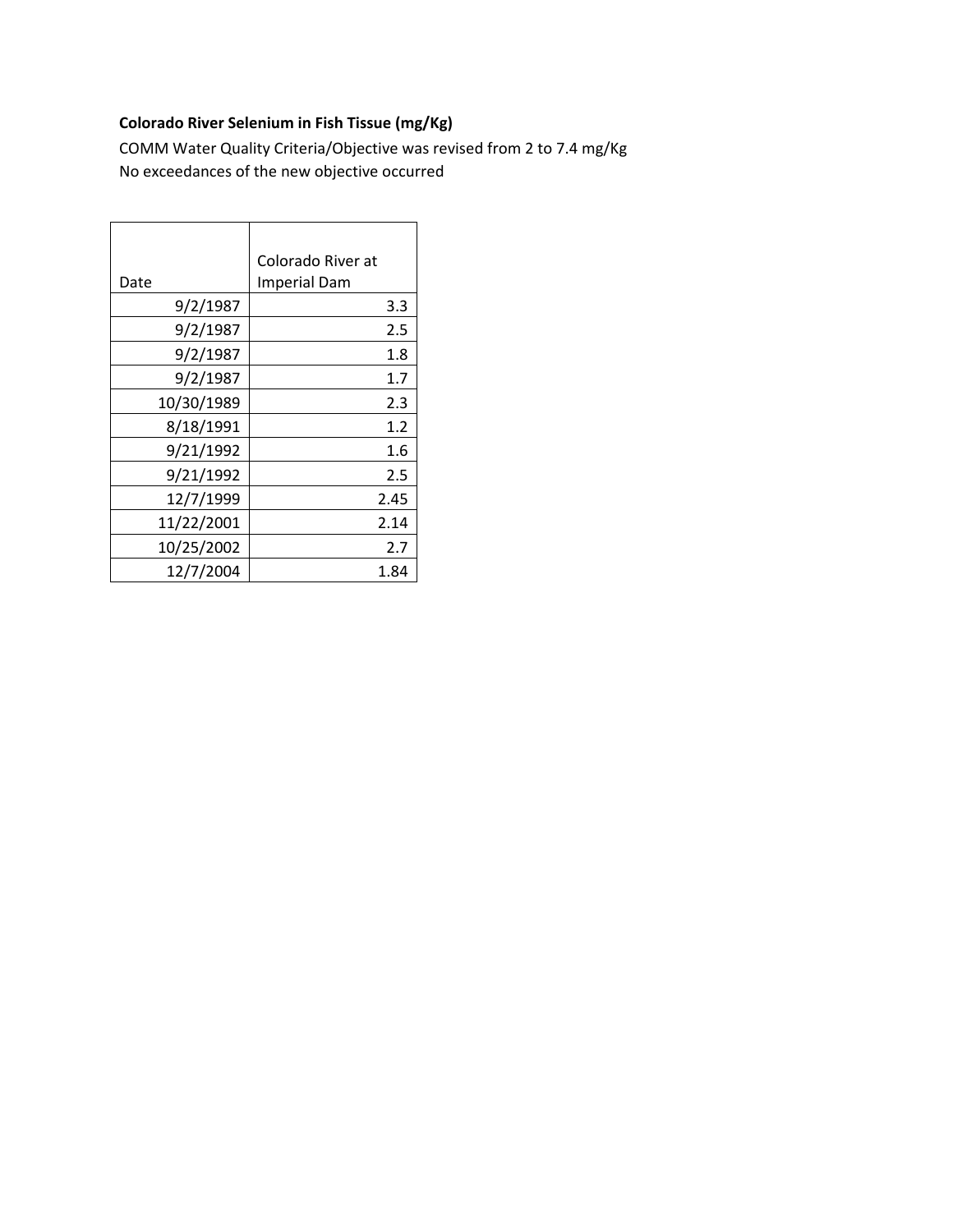### **Imperial Valley Drains Endosulfan in Fish Tissue (ug/Kg)**

WARM Water Quality Criteria/Objective is 100 ug/Kg

Last exceedance of the objective occurred in 1996. Use of endosulfan is being phaced out

| <b>Date</b>            |      |           |                | S.        |         |       |           |           |           |           |           |           |                    | Barbara   |           |
|------------------------|------|-----------|----------------|-----------|---------|-------|-----------|-----------|-----------|-----------|-----------|-----------|--------------------|-----------|-----------|
| 10/8/1985              | Rose | Holtville | Central        | Central   | Rice    | Verde | Greeson   | Fig       | Pumice    | Mayflower | Orange    | Peach     | Tokay<br><b>ND</b> | worth     | Warren    |
| 10/10/1985             |      |           |                |           | 240     |       |           |           |           |           |           |           |                    |           |           |
| 11/15/1985             |      |           |                |           |         |       | <b>ND</b> |           |           |           |           |           |                    |           |           |
| 11/15/1985             |      |           |                |           |         |       | <b>ND</b> |           |           |           |           |           |                    |           |           |
| 10/15/1986             |      |           |                |           | 770     |       |           |           |           |           |           |           |                    |           |           |
| 11/17/1988             | 283  |           |                |           |         |       |           |           |           |           |           |           |                    |           |           |
| 11/18/1988             |      |           | 17             |           |         |       |           |           |           |           |           |           |                    |           |           |
| 10/26/1989             |      |           |                |           |         |       |           |           |           |           |           |           |                    |           | 13        |
| 10/27/1989             |      |           |                |           |         | 64    |           |           |           |           |           |           |                    |           |           |
| 10/28/1989             |      | 33        |                |           |         |       |           |           |           |           |           |           |                    |           |           |
| 10/29/1989             |      |           |                |           |         |       |           | <b>ND</b> |           |           |           |           |                    |           |           |
| 10/29/1989             |      |           |                |           |         |       |           | <b>ND</b> |           |           |           |           |                    |           |           |
| 8/1/1990               |      |           |                | 167       |         |       |           |           |           |           |           |           |                    |           |           |
| 8/1/1990               |      |           |                |           |         |       |           | <b>ND</b> |           |           |           |           |                    |           |           |
| 8/29/1990              |      |           |                |           |         |       |           | <b>ND</b> |           |           |           |           |                    |           |           |
| 8/30/1990              |      | <b>ND</b> |                |           |         |       |           |           |           |           |           |           |                    |           |           |
| 9/9/1990               |      |           |                |           |         |       |           |           |           |           |           |           |                    |           | <b>ND</b> |
| 11/20/1990             |      |           |                |           |         |       |           |           | 2050      |           |           |           |                    |           |           |
| 11/20/1990             |      |           |                |           |         |       |           |           | 880       |           |           |           |                    |           |           |
| 8/16/1991              |      |           |                |           |         |       |           |           |           | 211       |           |           |                    |           |           |
| 8/17/1991              | 110  |           |                |           |         |       |           |           |           |           |           |           |                    |           |           |
| 8/17/1991              |      |           |                |           |         |       |           |           |           |           | <b>ND</b> |           |                    |           |           |
| 8/17/1991              |      |           |                |           |         |       |           | <b>ND</b> |           |           |           |           |                    |           |           |
| 9/17/1992              |      |           |                |           |         |       |           |           |           |           |           | 510       |                    |           |           |
| 9/17/1992              |      |           |                |           |         |       |           |           |           |           |           |           |                    | <b>ND</b> |           |
| 9/18/1992<br>9/18/1992 |      |           |                |           |         |       | <b>ND</b> |           |           |           |           |           |                    |           |           |
| 9/18/1992              |      |           |                | <b>ND</b> |         |       | <b>ND</b> |           |           |           |           |           |                    |           |           |
| 10/28/1995             |      |           |                |           |         |       |           |           |           |           |           | <b>ND</b> |                    |           |           |
| 11/1/1996              |      |           |                |           |         |       |           |           | <b>ND</b> |           |           |           |                    |           |           |
| 11/3/1996              |      |           |                |           |         |       |           |           |           |           |           | 203       |                    |           |           |
| 12/5/1999              |      | 48.2      |                |           |         |       |           |           |           |           |           |           |                    |           |           |
| 12/5/1999              |      |           | 4.8            |           |         |       |           |           |           |           |           |           |                    |           |           |
| 12/5/1999              |      |           |                | 2.1       |         |       |           |           |           |           |           |           |                    |           |           |
| 11/7/2000              |      |           |                |           |         |       | <b>ND</b> |           |           |           |           |           |                    |           |           |
| 11/8/2000              |      |           | <b>ND</b>      |           |         |       |           |           |           |           |           |           |                    |           |           |
| 11/8/2000              |      |           |                | <b>ND</b> |         |       |           |           |           |           |           |           |                    |           |           |
| 11/8/2000              |      |           |                |           |         |       |           |           |           |           |           |           |                    | <b>ND</b> |           |
| 11/8/2000              |      |           |                |           |         |       |           |           |           |           |           |           |                    | <b>ND</b> |           |
| 11/10/2000             |      | <b>ND</b> |                |           |         |       |           |           |           |           |           |           |                    |           |           |
| 11/2/2004              |      |           | $<$ 2          |           |         |       |           |           |           |           |           |           |                    |           |           |
| 11/2/2004              |      |           | < 1.99         |           |         |       |           |           |           |           |           |           |                    |           |           |
| 11/2/2004              |      |           | $\overline{c}$ |           |         |       |           |           |           |           |           |           |                    |           |           |
| 11/2/2004              |      |           | < 1.99         |           |         |       |           |           |           |           |           |           |                    |           |           |
| 11/2/2004              |      |           | < 1.99         |           |         |       |           |           |           |           |           |           |                    |           |           |
| 11/4/2004              |      |           |                |           |         |       | < 1.99    |           |           |           |           |           |                    |           |           |
| 11/4/2004              |      |           |                |           |         |       | < 1.99    |           |           |           |           |           |                    |           |           |
| 11/4/2004              |      |           |                |           |         |       | < 1.99    |           |           |           |           |           |                    |           |           |
| 11/4/2004              |      |           |                |           |         |       | < 1.97    |           |           |           |           |           |                    |           |           |
| 11/4/2004              |      |           |                |           |         |       | $<$ 2     |           |           |           |           |           |                    |           |           |
| 11/4/2004              |      |           |                |           |         |       | < 1.99    |           |           |           |           |           |                    |           |           |
| 2/7/2011               |      |           |                |           |         |       |           |           |           |           |           | < 0.542   |                    | < 0.554   |           |
| 2/11/2011              |      |           | < 0.544        |           |         |       |           |           |           |           |           |           |                    |           |           |
| 2/12/2011<br>4/19/2011 |      |           |                |           | < 0.558 |       |           |           |           |           |           | <b>NR</b> |                    |           |           |
|                        |      |           | < 0.559        |           | 0.831   |       |           |           |           |           |           |           |                    | < 0.536   |           |
| 4/20/2011              |      |           |                |           |         |       |           |           |           |           |           |           |                    |           |           |

Detection limit varied 5 to 70 for the samples collected during 1985 to 2000.

Detection Limit for samples collected from 2004 to current varied from 0.5 to 2.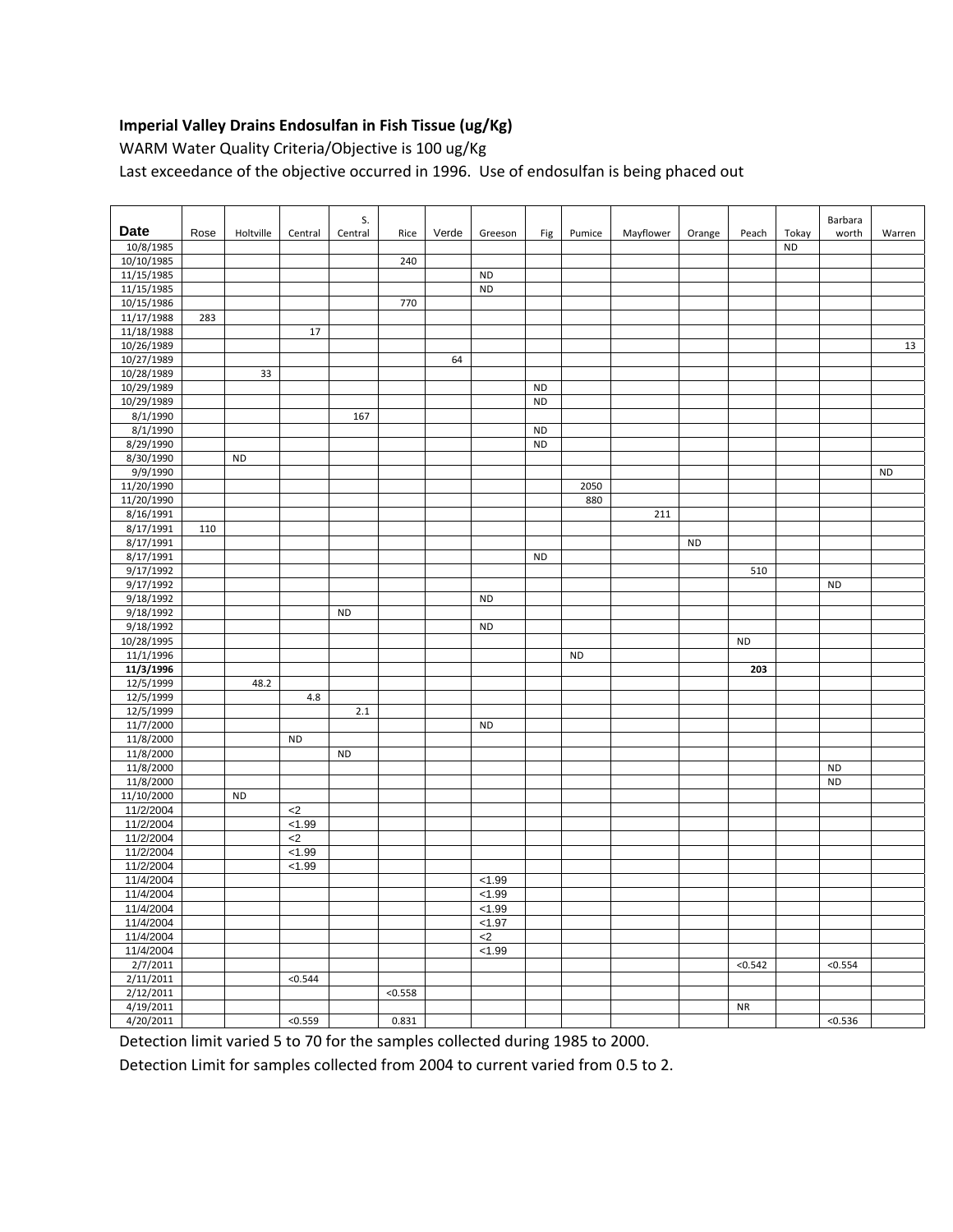### **New River Copper in Water (mg/L)**

Water Quality Criteria/Objective (WQO) is 29.28 ug/L(Hardness dependent)

WQO is 29.28 ug/L when hardness is >400 mg/L

Last exceedance of the objective occurred in 2002.

|                      | New River at International Boundary | New River at | New River at Outlet to the | Hardness at IB | Hardness at  |
|----------------------|-------------------------------------|--------------|----------------------------|----------------|--------------|
| Date                 | (IB)                                | Even Hewes   | Salton Sea (Outlet)        | (mg/L)         | Outlet (mg/L |
| 01/07/97             | $<10$                               |              |                            | 1040           |              |
| $\frac{1}{02/04/97}$ | $<$ 10                              |              |                            | 709            |              |
| 03/18/97             | $<10$                               |              |                            | 845            |              |
| 04/15/97             | $<10$                               |              |                            | 851            |              |
| 05/06/97             | < 10                                |              |                            | 842            |              |
| 06/03/97             | $<10$                               |              |                            | 889            |              |
| 07/08/97             | $<10$                               |              |                            | 895            |              |
| 08/05/97             | $<$ 10                              |              |                            | 810            |              |
| 09/16/97             | $<10$                               |              |                            | 790            |              |
| 10/21/97             | <10                                 |              |                            | 645            |              |
| 11/04/97             | $<10$                               |              |                            | 655            |              |
| 12/08/97             | $<10$                               |              |                            | 740            |              |
| 01/27/98             | $<10$                               |              |                            | 777            |              |
| 02/18/98             | $<$ 10                              |              |                            | 767            |              |
| 03/30/98             | < 10                                |              |                            | 820            |              |
| 04/28/98             | $<$ 10                              |              |                            | 935            |              |
| 05/29/98             | < 10                                |              |                            | 840            |              |
| 06/22/98             | $<10$                               |              |                            | 845            |              |
| 07/24/98             | < 10                                |              |                            | 775            |              |
| 08/26/98             | <10                                 |              |                            | 700            |              |
| 09/29/98             | < 10                                |              |                            | 700            |              |
| 10/27/98             | < 10                                |              |                            | 670            |              |
| 11/17/98             | < 10                                |              |                            | 693            |              |
| 12/08/98             | < 10                                |              |                            | 730            |              |
| 01/27/99             | < 10                                |              |                            | 800            |              |
| 02/23/99             | < 10                                |              |                            | 930            |              |
| 03/24/99<br>04/28/99 | < 10<br>$<10$                       |              |                            | 850<br>880     |              |
| 05/19/99             | < 10                                |              |                            | 770            |              |
| 06/22/99             | $<10$                               |              |                            | 810            |              |
| 07/21/99             | < 10                                |              |                            | 800            |              |
| 08/31/99             | < 10                                |              |                            | 800            |              |
| 09/21/99             | < 10                                |              |                            | 720            |              |
| 02/23/00             | < 10                                |              |                            | 860            |              |
| 03/22/00             | < 10                                |              |                            | 900            |              |
| 04/19/00             | $<10$                               |              |                            | 910            |              |
| 05/10/00             | < 10                                |              |                            | 850            |              |
| 06/21/00             | $<10$                               |              |                            | 700            |              |
| 07/18/00             | < 10                                |              |                            | 750            |              |
| 08/29/00             | $10$                                |              |                            | 708            |              |
| 09/26/00             | < 10                                |              |                            | 770            |              |
| 10/24/00             | < 10                                |              |                            | 697            |              |
| 11/28/00             | <10                                 |              |                            | 758            |              |
| 12/20/00             | <10                                 |              |                            | 775            |              |
| 01/21/01             | 13                                  |              |                            | 777            |              |
| 02/19/01             | 66                                  |              |                            | 905            |              |
| 03/27/01             | 30                                  |              |                            | 907            |              |
| 04/21/01             | 173                                 |              |                            | <b>NA</b>      |              |
| 05/21/01             | <10                                 |              |                            | 892            |              |
| 07/02/01             | $10$                                |              |                            | 167            |              |
| 07/30/01             | 26                                  |              |                            | 795            |              |
| 08/22/01             | 86                                  |              |                            | 771            |              |
| 10/29/01             | $<$ 10                              |              |                            | 551            |              |
| 11/27/01             | $10$                                |              |                            | 841            |              |
| 12/18/01             | 56<br>64                            |              |                            | 786            |              |
| 01/28/02<br>02/27/02 | 10                                  |              |                            | 698<br>800     |              |
| 03/25/02             | <10                                 |              |                            | 940            |              |
| 04/29/02             | $10$                                |              |                            | 900            |              |
|                      |                                     |              |                            |                |              |
| 5/6/2002             |                                     |              | 4.04                       |                |              |
|                      |                                     |              |                            |                |              |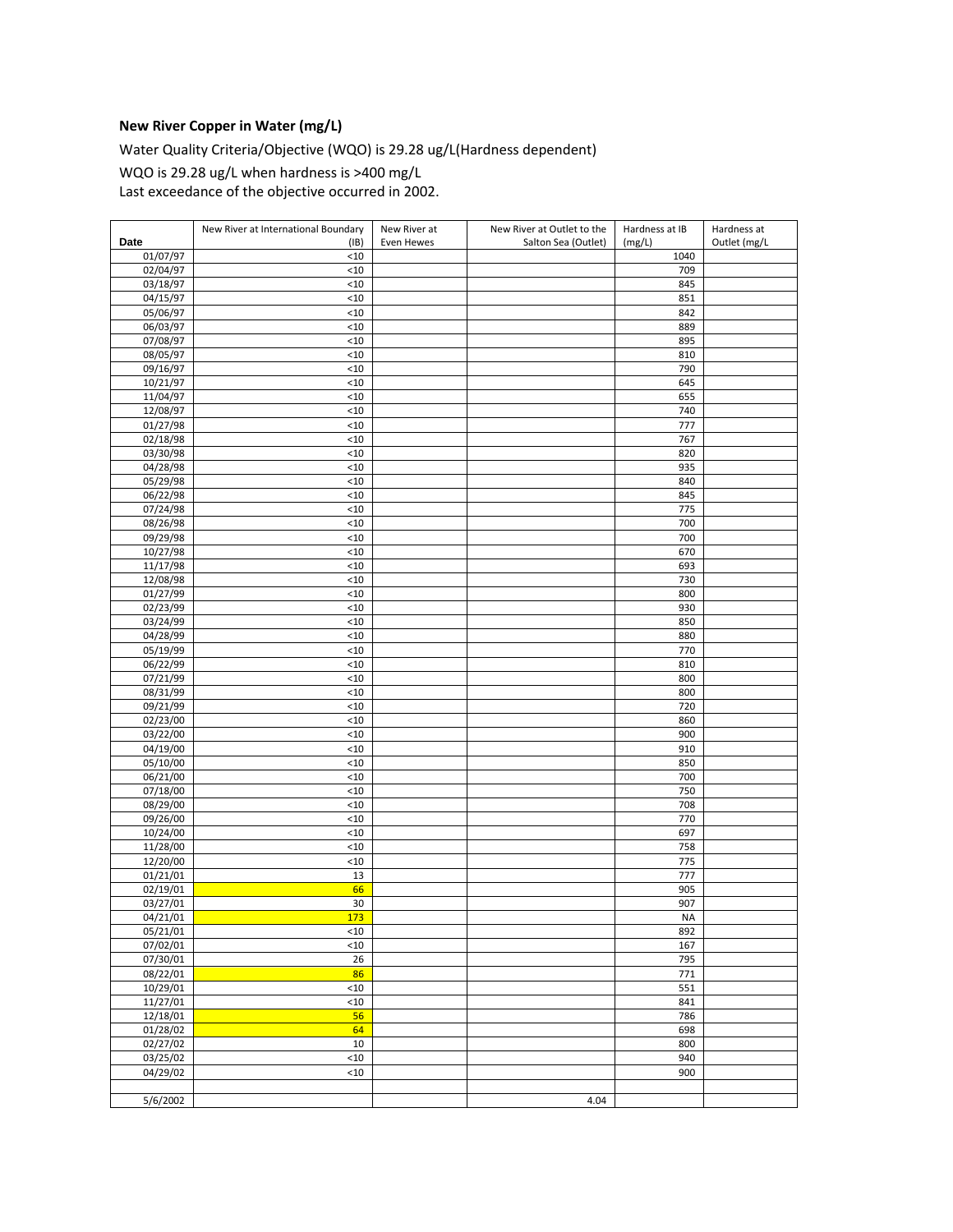| 5/8/2002   | 3.27        |      |      | 870  |      |
|------------|-------------|------|------|------|------|
| 05/28/02   | < 10        |      |      | 820  |      |
| 06/25/02   | <10         |      |      | 740  |      |
| 07/29/02   | 10          |      |      | 790  |      |
| 08/28/02   | $<10$       |      |      | 690  |      |
| 09/24/02   | $<10$       |      |      | 630  |      |
| 10/1/2002  | 1.86        |      |      | 606  |      |
| 10/2/2002  |             |      | 4.46 |      | 770  |
| 10/28/02   | 66.8        |      |      | 635  |      |
| 4/15/2003  |             |      | 15.7 |      | 784  |
| 06/24/03   | < 10        |      |      | 838  |      |
| 07/29/03   | 18          |      |      | 870  |      |
| 08/26/03   | < 10        |      |      | 702  |      |
| 09/23/03   | $<10$       |      |      | 599  |      |
| 10/27/03   | < 10        |      |      | 824  |      |
| 11/4/2003  | $\mathbf 1$ |      | 1.5  | 820  | 930  |
| 11/17/03   | < 10        |      |      | 841  |      |
| 12/15/03   | $<10$       |      |      | 880  |      |
| 5/3/2004   | 3.53        |      |      | 920  |      |
| 5/4/2004   |             |      | 4.2  |      | 800  |
| 8/31/2004  | 14          |      |      | 840  |      |
| 9/28/2004  | 6.7         |      |      | 860  |      |
| 10/4/2004  | 8.57        |      |      | 775  |      |
| 10/5/2004  |             |      | 8.48 |      | 755  |
| 5/9/2005   | 8.14        |      |      | 950  |      |
| 5/10/2005  |             |      | 7.95 |      | 840  |
| 10/25/2005 | 8.14        |      |      | 820  |      |
| 10/26/2005 |             |      | 10.8 |      | 1025 |
| 5/1/2006   | 20.1        |      | 0.01 | 1040 | 870  |
| 5/7/2007   | 12.9        |      | 10.9 | 1030 | 846  |
| 10/22/2007 |             |      | 7.79 |      | 1000 |
| 10/23/2007 | 5.82        |      |      | 900  |      |
| 4/21/2008  | 6.34        |      | 5.9  | 1180 | 895  |
| 4/21/2008  |             |      | 5.58 |      | 855  |
| 10/28/2008 | 15.5        |      | 7.98 | 912  | 628  |
| 4/28/2009  | 13.7        |      | 9.98 | 1160 | 814  |
| 10/19/2009 | 8.3         |      | 6.72 | 984  | 808  |
| 5/4/2010   | 0.53        |      | 3.37 | 1135 | 881  |
| 10/5/2010  | 0.17        |      |      | 1230 |      |
| 10/6/2010  |             | 0.25 | 2.46 |      | 834  |
| 5/10/2011  |             |      | 5.81 | 1240 | 915  |
| 10/11/2011 | 5.07        |      | 4.96 | 1070 | 912  |
| 11/17/2011 |             |      | 4.53 |      |      |
| 12/1/2011  | 4.37        |      |      |      |      |
| 4/3/2012   | 7.87        |      | 5.02 |      |      |
| 10/16/2012 |             |      | 3.46 |      | 783  |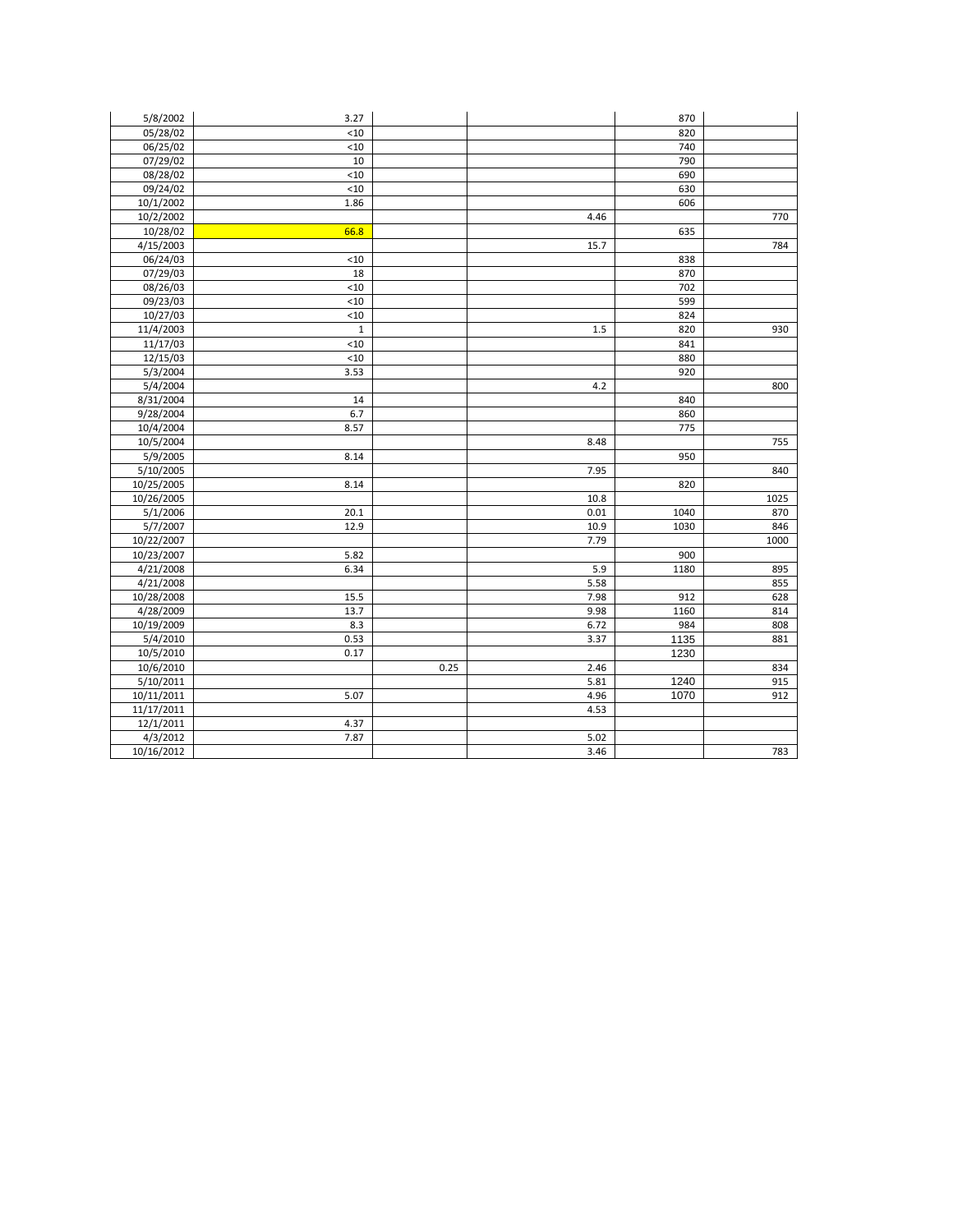# **New River Zinc in Sediment (mg/L)**

WARM Water Quality Criteria/Objective (WQO) is 459 mg/Kg Last exceedance of the objective occurred in 2004.

|             |                               | <b>New River</b> |                     |
|-------------|-------------------------------|------------------|---------------------|
|             | New River at                  | at Rack          | New River at Outlet |
| <b>Date</b> | <b>International Boundary</b> | Road             | to the Salton Sea   |
| 11/7/1973   |                               |                  | 49                  |
| 10/24/2001  |                               | 120              |                     |
| 4/14/2003   | 110                           |                  |                     |
| 5/6/02      |                               |                  | 77.25               |
| 5/8/02      | 105                           |                  |                     |
| 10/1/02     | 193                           |                  |                     |
| 10/2/02     |                               |                  | 14.6                |
| 4/9/03      | 184                           |                  |                     |
| 4/15/03     |                               |                  | 51.05               |
| 11/4/03     | 632                           |                  | 60                  |
| 5/3/04      | 299                           |                  |                     |
| 5/4/04      |                               |                  | 24.6                |
| 10/4/04     | 721                           |                  |                     |
| 10/5/04     |                               |                  | 45.7                |
| 5/9/05      | 245                           |                  |                     |
| 5/10/05     |                               |                  | 56.4                |
| 10/25/05    | 351                           |                  |                     |
| 10/26/05    |                               |                  | 64.65               |
| 5/1/06      | 332                           |                  | 63.5                |
| 5/7/07      | 3.98                          |                  | 53.3                |
| 10/22/07    |                               |                  | <b>ND</b>           |
| 10/23/07    | <b>ND</b>                     |                  |                     |
| 4/21/08     | 70.5                          |                  | 69.35               |
| 10/28/08    |                               |                  | 77.2                |
| 4/28/09     | 175                           |                  | 54.8                |
| 10/19/09    | 138                           |                  | 43.6                |
| 5/4/10      | 70.4                          |                  | 62.2                |
| 10/5/10     | 428                           |                  |                     |
| 10/6/10     |                               |                  | 55.6                |